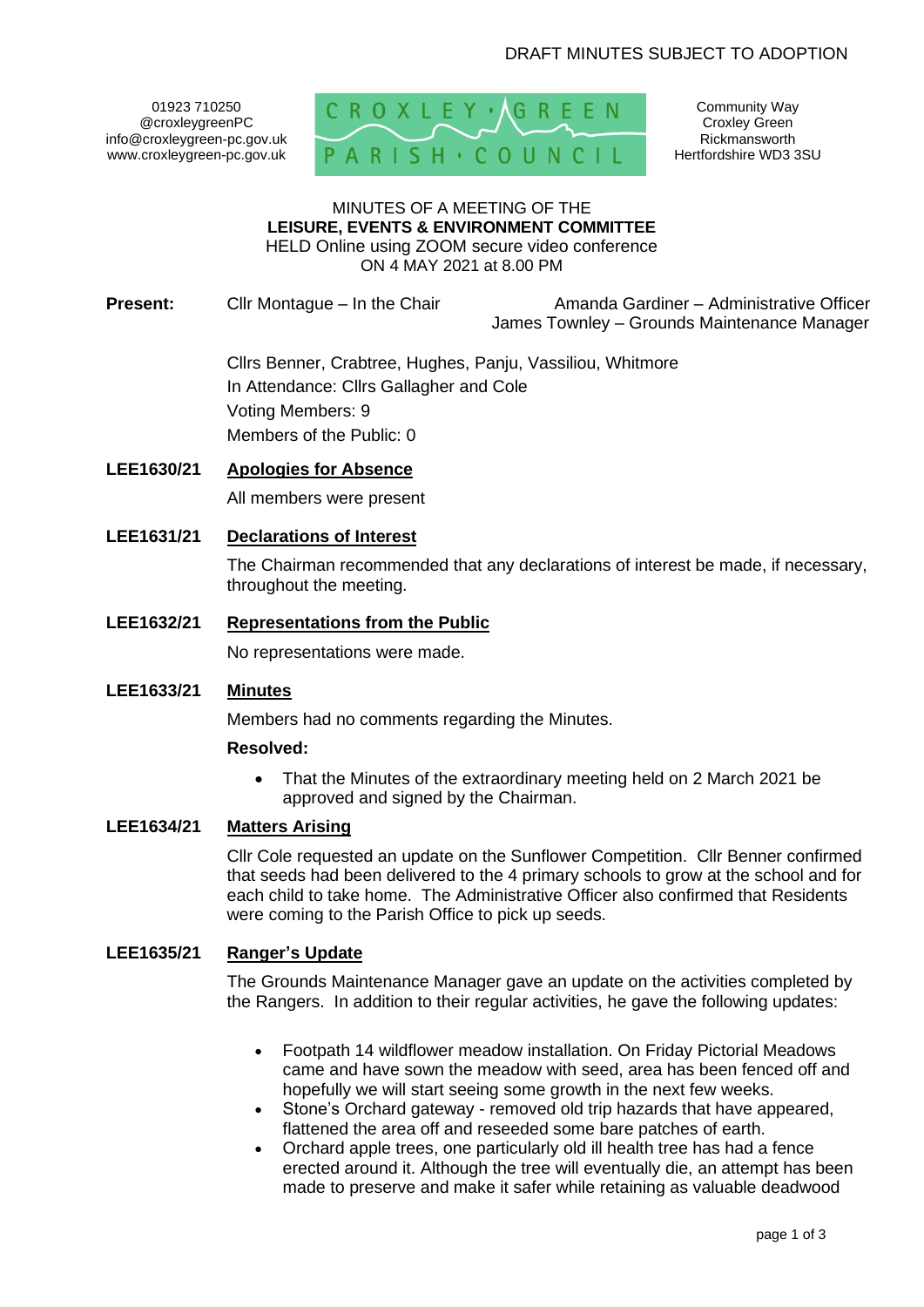habitat. The tree will increase biodiversity in the orchard and serve as an example of the life cycle of trees.

- Wassail tree has had a small prop installed beneath it in order to help support its leaning weight. It would be a shame to lose this valuable tree prematurely, so hopefully the wooden prop will add support during inclement weather and increase its lifespan.
- Wildlife camera have captured numerous videos of our badgers in the Orchard and these have been posted on social media. Camera will be moved to a new area shortly.
- Built new raised allotment beds and polytunnel beds in Malvern way school.
- Allotment beds topped up, keeping them in condition for when pre school allotment opens.
- First grass cut in Stone's Orchard has been undertaken.
- Tidying cut on the Green along the verges, possibly first cut today.
- Multi Sports Court in Barton Way has had a number of areas of fence panelling cut out after they were damaged during the lock down. The clerk has approached 3 rivers regarding replacing the fencing.
- Next couple of weeks we will begin hedge cutting along the footpaths to keep them tidy.
- Litter pick for earth day was a great success over 100 children and parents litter picked 200kg.
- Created and installed plywood painted easter eggs around Croxley Green. The easter egg hunt was a great success and over 200 chocolate easter eggs were issued to residents who completed the egg hunt.

## **LEE1636/21 Litter Reduction Sub-Committee**

Chairman provided a verbal update from the Litter Reduction Sub-Committee. Chairman advised Members that the litter pick event on Earth Day 22<sup>nd</sup> April 2021 was a success with over 100 children and parents taking part, collecting 200kg of litter. Chairman also advised Members that a graphic designer had been selected to create the artwork to be used on fast food packaging and in outlets to remind people to put their rubbish in the bin. Members agreed to hold a Community Litter Pick event on Sunday  $13<sup>th</sup>$  June 2021 10 am to 1 pm to coincide with the Keep Britain Tidy Great British Spring Clean.

#### **LEE1637/21 Unauthorised Encampment Prevention**

The Grounds Maintenance Manager introduced the paper on unauthorised encampment prevention. The Parish Council is responsible for clean-up costs following unauthorised encampments on The Green and in Stone's Orchard. Over the last 2 years it has cost £2,450 to clear waste left behind. Options to prevent unauthorised encampments include extending the bunding along the Revels site of The Green and installing removable bollards behind the gate.

Members discussed options for protecting The Green and Stone's Orchard but felt that non-protected areas might then become appealing for unauthorised encampment. Members expressed concerns about paying to install prevention measures on land that the Parish Council does not own. Members agreed that the recommendations are presented to TRDC.

#### **Resolved:**

- **That the Parish Council** 
	- o Approaches Three Rivers District Council to request that the earth bunding on The Green be extended.
	- o Approaches Three Rivers District Council to request that preventative bollards be installed in Stone's Orchard.